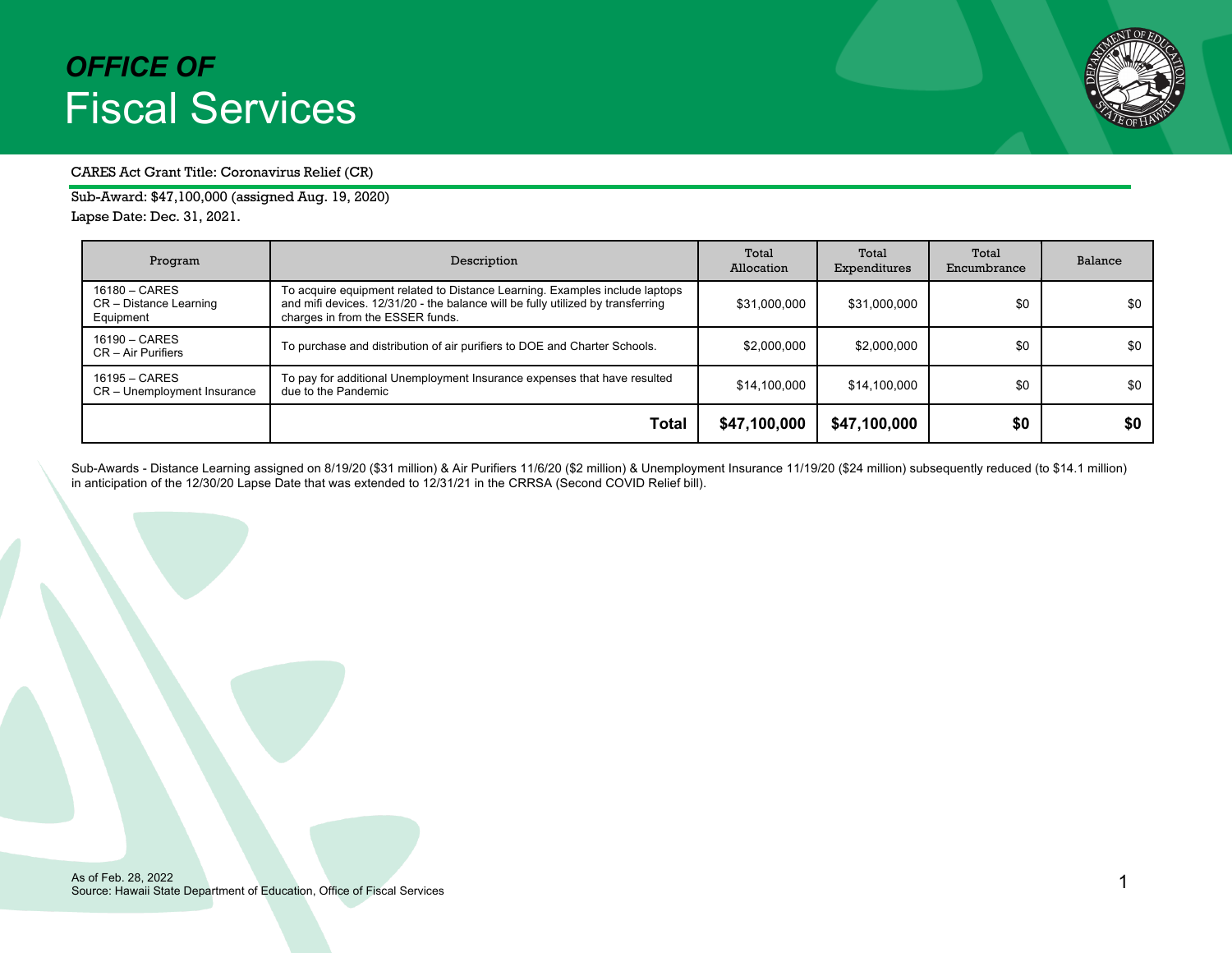

#### CARES Act Grant Title: Elementary and Secondary School Emergency Relief (ESSER I)

Hawaii Grant Award: \$43,385,229

Lapse Date: Sept. 30, 2022

| Program                                             | Description                                                                                                                                                                                                                                                                                                                                                                                                                                                                                                                                 | Total<br>Allocation | Total<br>Expenditures | Total<br>Encumbrance | Balance     | Total<br>PO Savings |
|-----------------------------------------------------|---------------------------------------------------------------------------------------------------------------------------------------------------------------------------------------------------------------------------------------------------------------------------------------------------------------------------------------------------------------------------------------------------------------------------------------------------------------------------------------------------------------------------------------------|---------------------|-----------------------|----------------------|-------------|---------------------|
| 39600 - ESSER I<br>Summer Learning<br>Program       | To provide programs for credit recovery, e-school expansion for advanced<br>learning and credit attainment, K-2 literacy, compensatory services, UH<br>courses, and summer learning hubs in 2020.                                                                                                                                                                                                                                                                                                                                           | \$6,191,427         | \$6,178,550           | \$0                  | \$12,877    | \$3,678             |
| 39601 - ESSER I<br><b>Learning Devices</b>          | This program is to enable student access to devices (e.g., laptops, tables, etc.).                                                                                                                                                                                                                                                                                                                                                                                                                                                          | \$2,825,538         | \$2,441,222           | \$21,288             | \$363,028   | \$13                |
| 39602 - ESSER I<br><b>CTE</b>                       | The purpose of this program is to support student internships in HIDOE State<br>Offices.                                                                                                                                                                                                                                                                                                                                                                                                                                                    | \$51,141            | \$51,140              | \$0                  | \$1         | \$0                 |
| 39603 - ESSER I<br>Connectivity                     | To provide support through broadband hotspots and devices with built-in<br>connectivity for student/staff use and deployment of mobile WiFi hubs to<br>increase connectivity.                                                                                                                                                                                                                                                                                                                                                               | \$6,008,556         | \$3,442,206           | \$361,434            | \$2,204,916 | \$0                 |
| 39604 - ESSER I<br>Learning Platform                | The purpose of this program is to support schools with their distance learning<br>needs by providing a learning platform system to support schools with online<br>standards based curriculum, blended learning, and online peer collaboration.<br>The program will provide training, resources and access to a robust learning<br>management system for teachers to utilize. Blackboard Learn has been used for<br>distance learning as part of the States E-School program and will be utilized as<br>the system for this program as well. | \$3.822.130         | \$3.147.868           | \$315,588            | \$358.674   | \$0                 |
| 39605 - ESSER I<br>Distance Learning PD             | The purpose of this program is to support schools with their distance learning<br>needs. The program will provide training, resources and access to a robust<br>learning management system for teachers to utilize. Blackboard Learn has been<br>used for distance learning as part of the States E-School program and will be<br>utilized as the system for this program as well.                                                                                                                                                          | \$811,550           | \$438,189             | \$0                  | \$373,361   | \$0                 |
| 39608 - ESSER I<br>Health & Safety                  | To cover health and safety considerations pertaining to the COVID-19 pandemic<br>to ensure the wellness of employees and students.                                                                                                                                                                                                                                                                                                                                                                                                          | \$16,056,991        | \$8,970,273           | \$841,041            | \$6,245,677 | \$0                 |
| 39609 - ESSER I<br><b>Transition Safety Nets</b>    | To enable schools/offices to provide resources to support families, students and<br>communities with differentiated needs for transition to reopening.                                                                                                                                                                                                                                                                                                                                                                                      | \$1,888,378         | \$1,888,377           | \$0                  | \$1         | \$0                 |
| 39610 - ESSER I<br>SPED Callback for<br><b>IEPs</b> | To complete overdue/outstanding student evaluations and to conduct meetings<br>for students with disabilities during summer months that schools were unable to<br>complete and/or conduct in the spring 2020 (June 2020 - August 2020).                                                                                                                                                                                                                                                                                                     | \$715,577           | \$714,545             | \$0                  | \$1,032     | \$59                |
| 39611 - ESSER I<br><b>Equitable Services</b>        | To allow the Department to provide resources to private schools consistent with<br>the requirements of the CARES Act.                                                                                                                                                                                                                                                                                                                                                                                                                       | \$1,505,997         | \$1,099,537           | \$50,857             | \$355,603   | \$0                 |
| 39612 - ESSER I<br><b>Staff Training</b>            | To provide staff training to implement solutions to COVID-19 related issues and<br>problems.                                                                                                                                                                                                                                                                                                                                                                                                                                                | \$199,778           | \$199,778             | \$0                  | \$0         | \$0                 |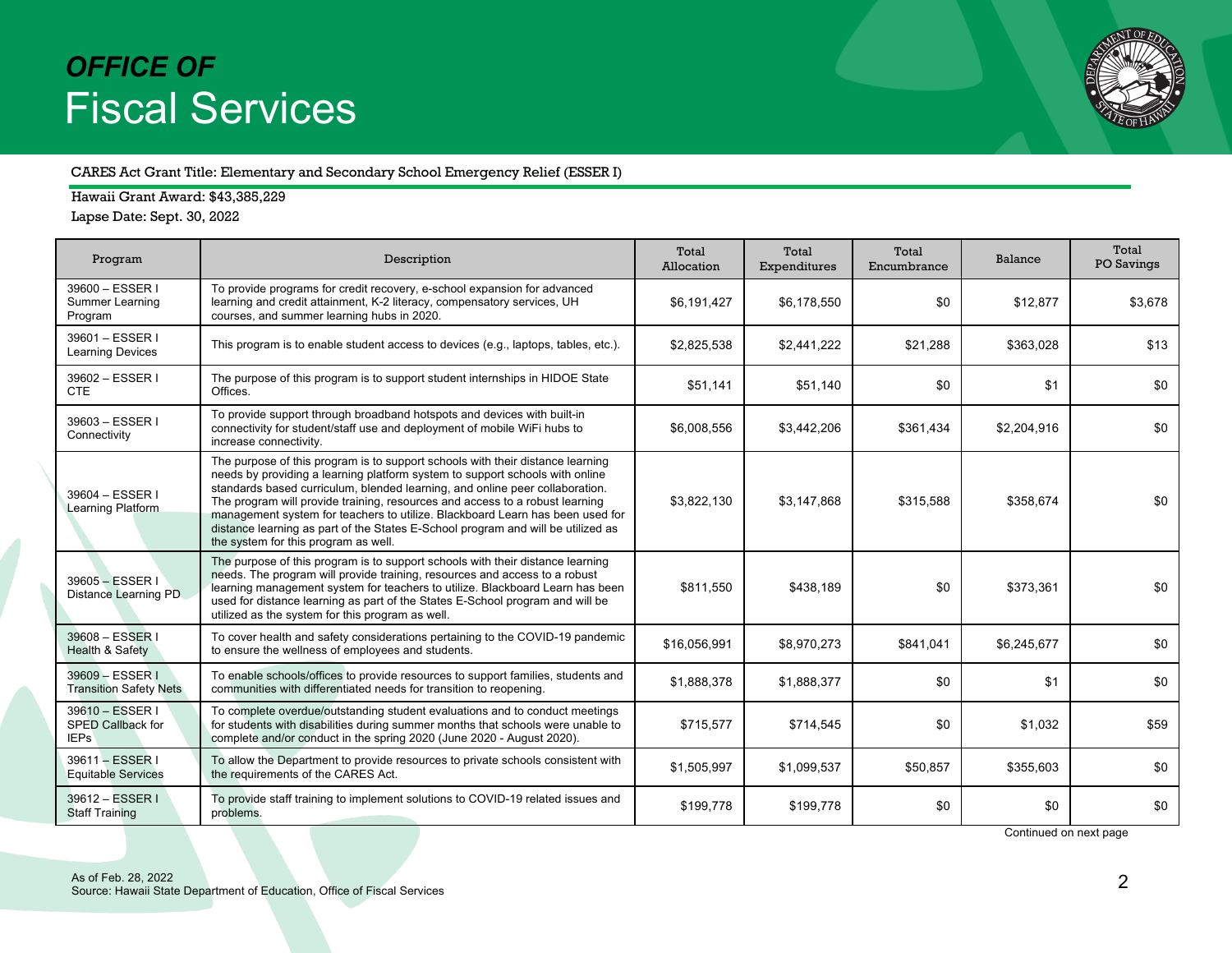

### CARES Act Grant Title: Elementary and Secondary School Emergency Relief (ESSER I)

Hawaii Grant Award: \$43,385,229 Lapse Date: Sept. 30, 2022 (continued)

| Program                                                | Description                                                                                                                                                                                                        | Total<br>Allocation | Total<br>Expenditures | Total<br>Encumbrance | Balance      | Total<br>PO Savings |
|--------------------------------------------------------|--------------------------------------------------------------------------------------------------------------------------------------------------------------------------------------------------------------------|---------------------|-----------------------|----------------------|--------------|---------------------|
| 39613 - ESSER I<br><b>Impact Services</b>              | The purpose of this program is to fund COVID-19 Impact Services for<br>students with disabilities (IDEA and Section 504) to be delivered in the<br>2020-2021 school year (through 2021 summer).                    | \$388,788           | \$149,632             | \$0                  | \$239,156    | \$0                 |
| 39615 - ESSER I<br>Summer Mental Health<br>Support     | To provide schools to hire school counselors and the complex areas to hire<br>social workers to support summer school teams as they meet the<br>academic, behavioral and social-emotional needs of their students. | \$834,520           | \$844,798             | \$0                  | $-$10,278$   |                     |
| 39616 - ESSER I<br><b>SPED Summer</b><br>Learning      | For Summer programming for SPED students in 2020.                                                                                                                                                                  | \$638,920           | \$606.855             | \$1                  | \$32.064     |                     |
| 39617 - ESSER I<br><b>SPED Accelerated</b><br>Learning | To provide supplemental school learning opportunities for students with<br>disabilities focusing on English Language Arts and Math.                                                                                | \$630,000           | \$0                   | \$28,050             | \$601,950    |                     |
|                                                        | <b>SUB-TOTAL prior to Anticipated Adjustments</b>                                                                                                                                                                  | \$42,569,291        | \$30,172,970          | \$1,618,259          | \$10,778,062 |                     |
|                                                        | To be allocated. Note: unallocated balance will allow for further<br>investment an On-line Learning Management System.                                                                                             | \$815,938           | \$0                   | \$0                  | \$0          | \$0                 |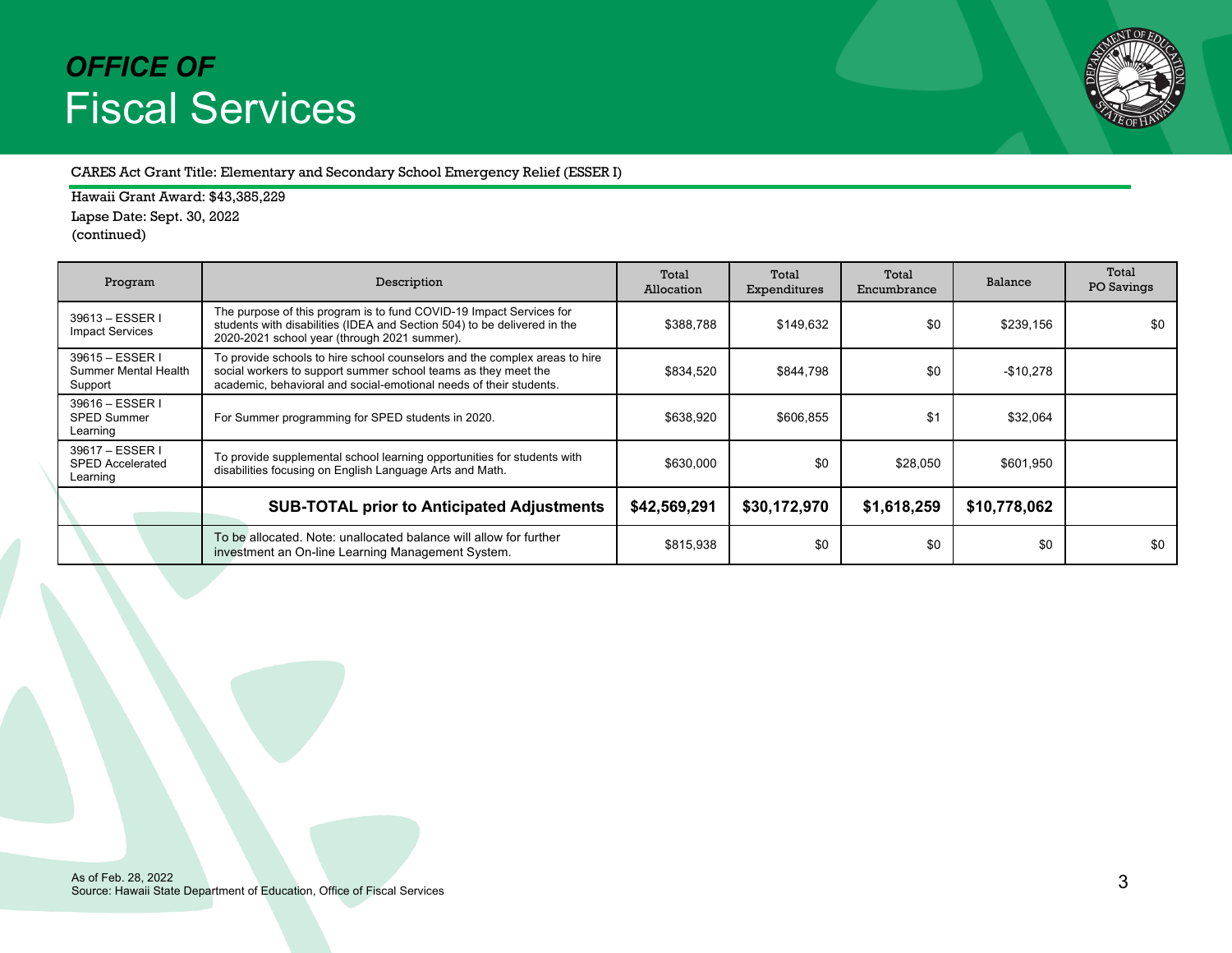

### CARES Act Grant Title: Governor's Emergency Education Relief (GEER I)

Sub-Award: up to \$4,000,000 (pending) Lapse Date: Sept. 30, 2022

| Program                                                                   | Description                                    | Total<br>Allocation | Total<br>Expenditures | Total<br>Encumbrance | Balance     |
|---------------------------------------------------------------------------|------------------------------------------------|---------------------|-----------------------|----------------------|-------------|
| 13130 - GEER I<br>West Hawaii-RCUH                                        | Innovation Grant (Performance Period: 5/31/22) | \$111,000           | 45,971                | 18,029               | \$47,000    |
| 13131 - GEER I<br>Waipahu High-RCUH                                       | Innovation Grant (Performance Period: 6/30/22) | \$377,000           | 25,038                | 32,666               | \$319,296   |
| 13132 - GEER I<br>Leilehua Complex-RCUH                                   | Innovation Grant (Performance Period: 6/30/22) | \$234,000           | 0                     | 42.104               | \$191,896   |
| 13133 - GEER I<br>CA Kailua-Kalaheo-RCUH                                  | Innovation Grant (Performance Period: 6/30/22) | \$235,000           | 0                     | 2,000                | \$233,000   |
| $13054 - GEER$<br>Kau High & Pahala Elementary-RCUH                       | Innovation Grant (Performance Period: 7/23/22) | \$449,725           | 200,666               | 44,529               | \$204,530   |
| $13055 - GEER$<br>Castle High-RCUH                                        | Innovation Grant (Performance Period: 7/31/22) | \$204,400           | 11,424                | 49,055               | \$143,921   |
| $13056 - GEER$<br>Pearl City-Waipahu Complex Area-RCUH                    | Innovation Grant (Performance Period: 8/31/22) | \$449,725           | 20,260                | 10,029               | \$419,436   |
| 13057 - GEER I<br>Waiahole Elementary & Kaaawa Elementary-<br><b>RCUH</b> | Innovation Grant (Performance Period: 5/31/22) | \$100,000           | 0                     | 0                    | \$100,000   |
| $13058 - GEER$<br>Washington Middle-RCUH                                  | Innovation Grant (Performance Period: 7/14/22) | \$150,000           | 33,866                | 80,138               | \$35,996    |
| 13059 - GEER I<br>Kanoelani Elementary-RCUH                               | Innovation Grant (Performance Period: 6/1/22)  | \$250,000           | 79,580                | 40,753               | \$129,667   |
| $13060 - GEER$<br>Waimea High-RCUH                                        | Innovation Grant (Performance Period: 7/23/22) | \$293,100           | 59,838                | 21,425               | \$211,837   |
|                                                                           | Total                                          | \$2,853,950         | \$476,643             | \$340,728            | \$2,036,579 |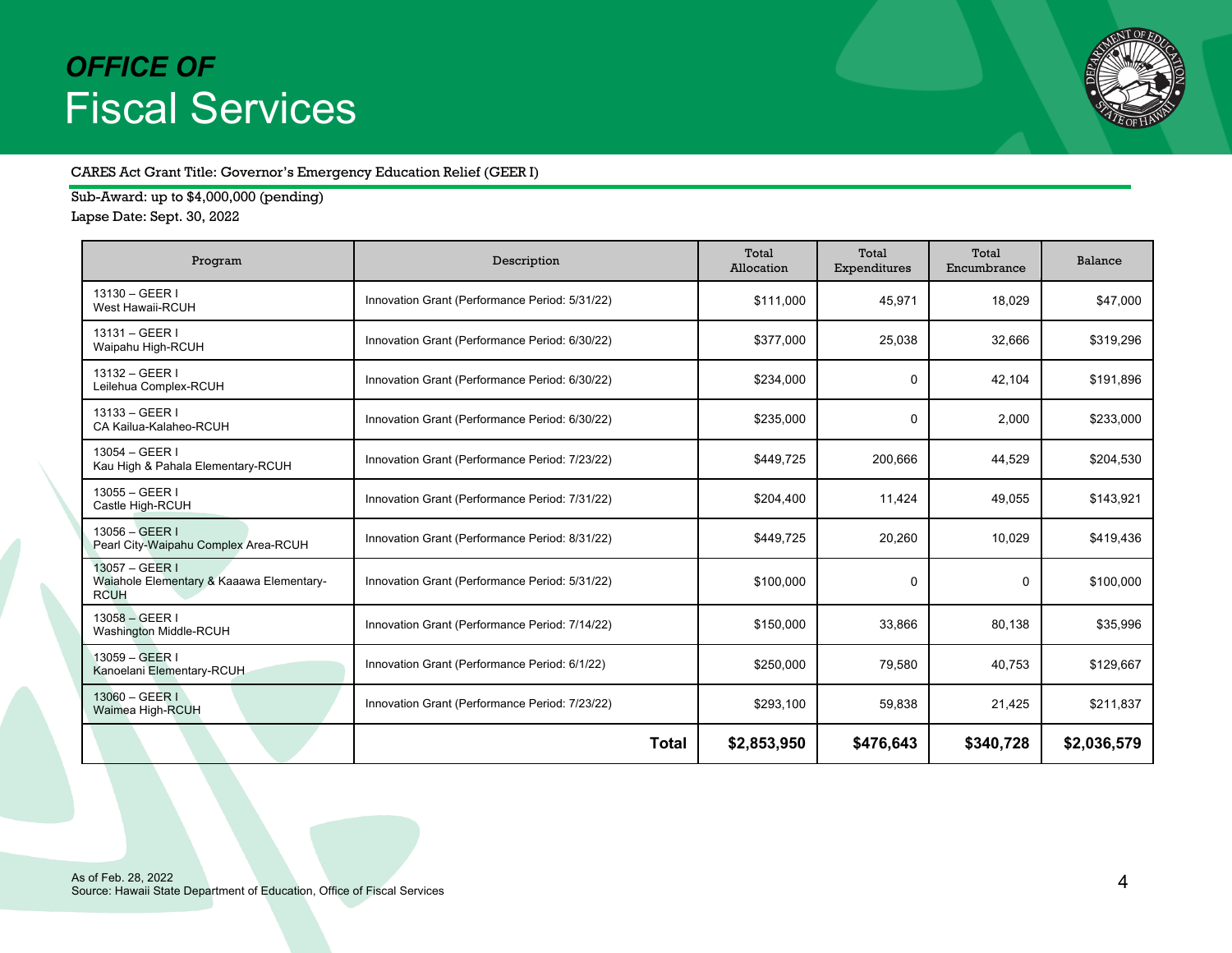

#### CRRSA Act Grant Title: Elementary and Secondary School Emergency Relief (ESSER II)

Sub-Award: \$183,595,211 Lapse Date: Sept. 30, 2023

| Program                                                                                                                                                                                                         | Description                                                                                                                                                                                                                                          | Total<br>Allocation | Total<br>Expenditures | Total<br>Encumbrance | Balance      |
|-----------------------------------------------------------------------------------------------------------------------------------------------------------------------------------------------------------------|------------------------------------------------------------------------------------------------------------------------------------------------------------------------------------------------------------------------------------------------------|---------------------|-----------------------|----------------------|--------------|
| 39661 - ESSER II<br>School Food Service                                                                                                                                                                         | School Food Service to address FY20-21 program shortfall.                                                                                                                                                                                            | \$27,000,000        | \$26,410,330          | \$0                  | \$589.670    |
| 39662 - ESSER II<br><b>Transition Safety Nets</b>                                                                                                                                                               | Self service and chat support for families experiencing issues connecting to<br>DOE systems remotely.                                                                                                                                                | \$333,334           | \$266.085             | \$67,249             | \$0          |
| 39667 - ESSER II<br><b>Summer Learning Hubs</b>                                                                                                                                                                 | Summer 2021 hubs are to be designed around student needs with priority for<br>programs for graduating seniors who are academically behind, students in<br>transition grades, and students experiencing engagement challenges due to<br>the pandemic. | \$9,650,000         | \$6,665,888           | \$221.040            | \$2,763,072  |
| 39670 - ESSER II<br><b>Student Transportation</b>                                                                                                                                                               | To provide SPED students in Extended School Year programs and regular<br>education student based on equity of access with transportation services.                                                                                                   | \$6,000,000         | \$3,259,441           | \$1,429,593          | \$1,310,966  |
| 39671 - ESSER II<br><b>Summer Start K Transition</b>                                                                                                                                                            | To support successful kindergarten transition for incoming students and<br>families with a free 3-week in-person classroom experience for students with<br>little or no preschool experience.                                                        | \$1,790,000         | \$660,496             | \$8,388              | \$1,121,116  |
| 39672 - ESSER II<br><b>Learning Devices</b>                                                                                                                                                                     | To fund purchase of approximately 15,000 devices and device management<br>software to continue to address the current device gap and replace non-<br>functioning devices at the schools.                                                             | \$8,401,000         | \$6,784,568           | \$1,466,426          | \$150,006    |
| 39673 - ESSER II<br>Connectivity (internet service)                                                                                                                                                             | To extend existing data plans and content filtering services by 3 months.                                                                                                                                                                            | \$1,360,000         | \$1,334,352           | \$25,634             | \$14         |
| 39674 - ESSER II<br><b>Summer School</b>                                                                                                                                                                        | To cover the cost of fee-based summer programs at public schools for public<br>school students.                                                                                                                                                      | \$1,000,000         | \$945,959             | \$100                | \$53,941     |
| 39675 - ESSER II<br><b>Teacher Differentials</b>                                                                                                                                                                | To address the FY20-21 and FY21-22 shortfall for the Teacher Differentials.                                                                                                                                                                          | \$65,000,000        | \$47,500,000          | \$0                  | \$17,500,000 |
| 39676 - ESSER II<br><b>Charter Schools</b>                                                                                                                                                                      | To create an offset to provide PCSs with a proportionate share of non-SPED<br>use of funds.                                                                                                                                                          | \$8,991,457         | \$8,991,457           | \$0                  | \$0          |
| 39663 - RESERVATION of a<br>portion of the \$100.2 million<br>pending confirmation & BOE<br>approval that the full amount<br>Legislative cut amount is<br>needed. Funds not actually<br>allocated at this time. | To offset the portion of the \$100.2 million lump sum cut imposed by the<br>legislature attributed to EDN 400.                                                                                                                                       | \$54,069,420        | \$0                   | \$0                  | \$54,069,420 |
|                                                                                                                                                                                                                 | <b>Total</b>                                                                                                                                                                                                                                         | \$183,595,211       | \$102,818,576         | \$3,218,430          | \$77,558,205 |
|                                                                                                                                                                                                                 | To be allocated.                                                                                                                                                                                                                                     | \$0                 | \$0                   | \$0                  | \$0          |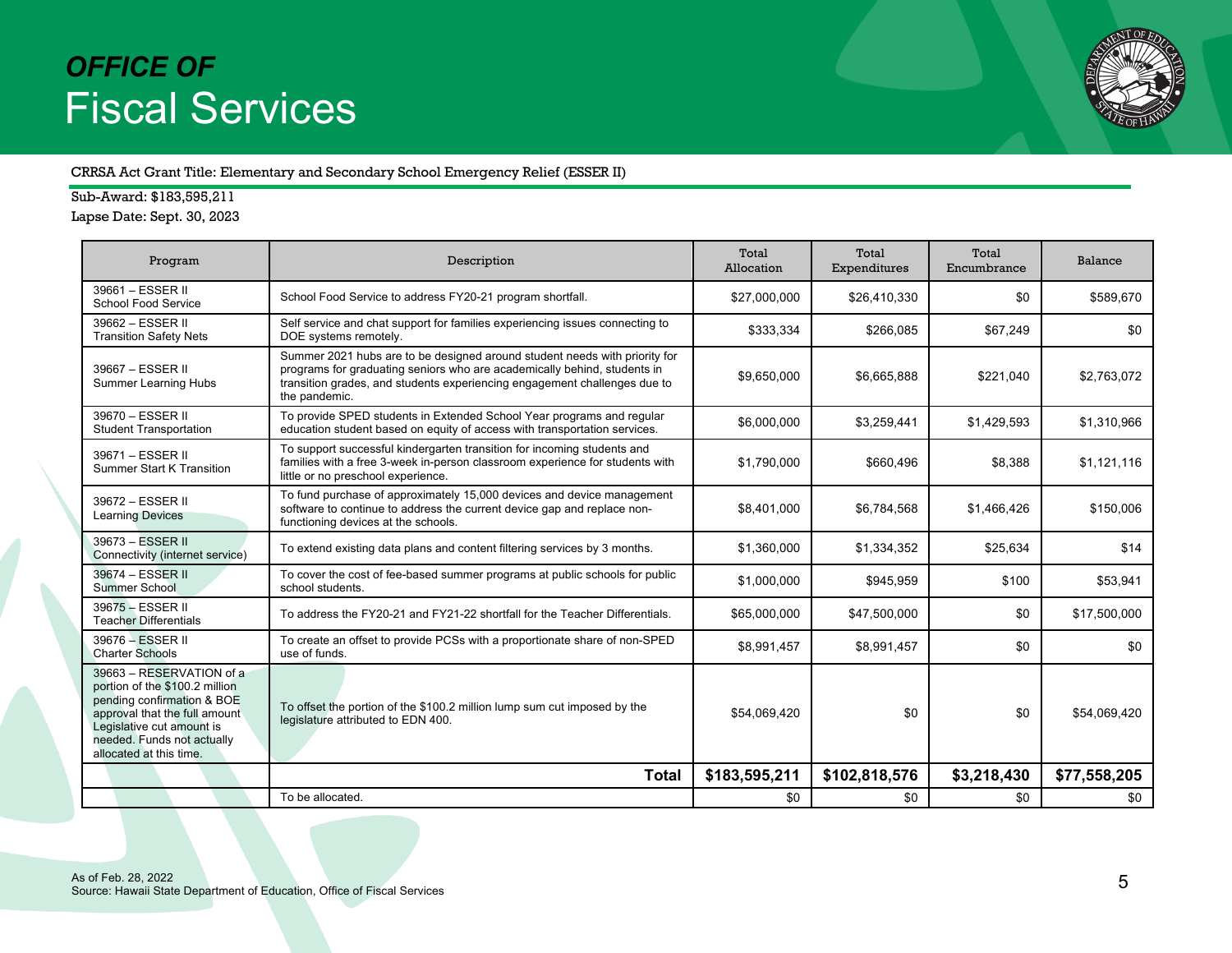

American Rescue Plan Act Grant Title: Elementary and Secondary School Emergency Relief (ESSER III)

Sub-Award: \$412,530,212

Lapse Date: Sept. 30, 2024

| Program                                                                             | Description                                                                                                                                   | Total<br><b>Budget</b> | Allocation<br>To Date | Total<br>Expenditures | Total<br>Encumbrances | Balance      |  |  |  |
|-------------------------------------------------------------------------------------|-----------------------------------------------------------------------------------------------------------------------------------------------|------------------------|-----------------------|-----------------------|-----------------------|--------------|--|--|--|
| <b>HEALTH AND SAFETY</b>                                                            |                                                                                                                                               |                        |                       |                       |                       |              |  |  |  |
| 39689 - ESSER III<br>School Health Support Positions                                | For health support positions in schools via the Hawaii<br>Keiki partnership.                                                                  | \$7,000,000            | \$7,000,000           | \$7,000,000           | \$0                   | \$0          |  |  |  |
| 39745 - ESSER III<br><b>Student Health - Services Needs</b><br>Assessment           | For a school nursing needs assessment.                                                                                                        | \$128,000              | \$64,000              | \$0                   | \$0                   | \$64,000     |  |  |  |
| 39699 - ESSER III<br>Complex Area Proposals - Response -<br>Safe Return             | To fund Complex Area Proposals to support and/or<br>fund Safe Return to School Programming.                                                   | \$28,256,781           | \$9,418,927           | \$316,903             | \$1,067,894           | \$8,034,130  |  |  |  |
| 39746 - ESSER III<br>Systemwide Strategic Support - Healthy<br>Habits               | To support safe and healthy school environments<br>and the safe return to in-person learning.                                                 | \$5,120,000            | \$0                   | \$0                   | \$0                   | \$0          |  |  |  |
|                                                                                     | <b>Health and Safety Sub-Total</b>                                                                                                            | \$40,504,781           | \$16,482,927          | \$7,316,903           | \$1,067,894           | \$8,098,130  |  |  |  |
| <b>SOCIAL EMOTIONAL LEARNING</b>                                                    |                                                                                                                                               |                        |                       |                       |                       |              |  |  |  |
| 39747 - ESSER III<br>Student Wellbeing - Summer Mental<br><b>Health Supports</b>    | For school counselors and Complex Area social<br>workers to support summer school teams.                                                      | \$3,000,000            | \$1,500,000           | \$0                   | \$0                   | \$1,500,000  |  |  |  |
| 39748 - ESSER III<br>Student Wellbeing - Enhanced<br>Management System and Services | To fund an integrated school mental health system.                                                                                            | \$7,550,000            | \$3,775,000           | \$0                   | \$0                   | \$3,775,000  |  |  |  |
| 39692 - ESSER III<br><b>Trauma-Informed Care Services</b>                           | For activities related to implementing Trauma<br>Informed Care services in the Windward schools on<br>Oahu.                                   | \$800,000              | \$400,000             | \$42,680              | \$77,946              | \$279,374    |  |  |  |
| 39697 - ESSER III<br>Complex Area Proposals - Learning Loss<br>Social Emotional     | To fund Complex Area Proposals to provide supports<br>and/or funds to schools to assist with Learning Loss -<br>Social Emotional Programming. | \$22,826,253           | \$7,608,751           | \$92,480              | \$347,189             | \$7,169,082  |  |  |  |
|                                                                                     | <b>Social Emotional Learning Sub-Total</b>                                                                                                    | \$34,176,253           | \$13,283,751          | \$135,160             | \$425,135             | \$12,723,456 |  |  |  |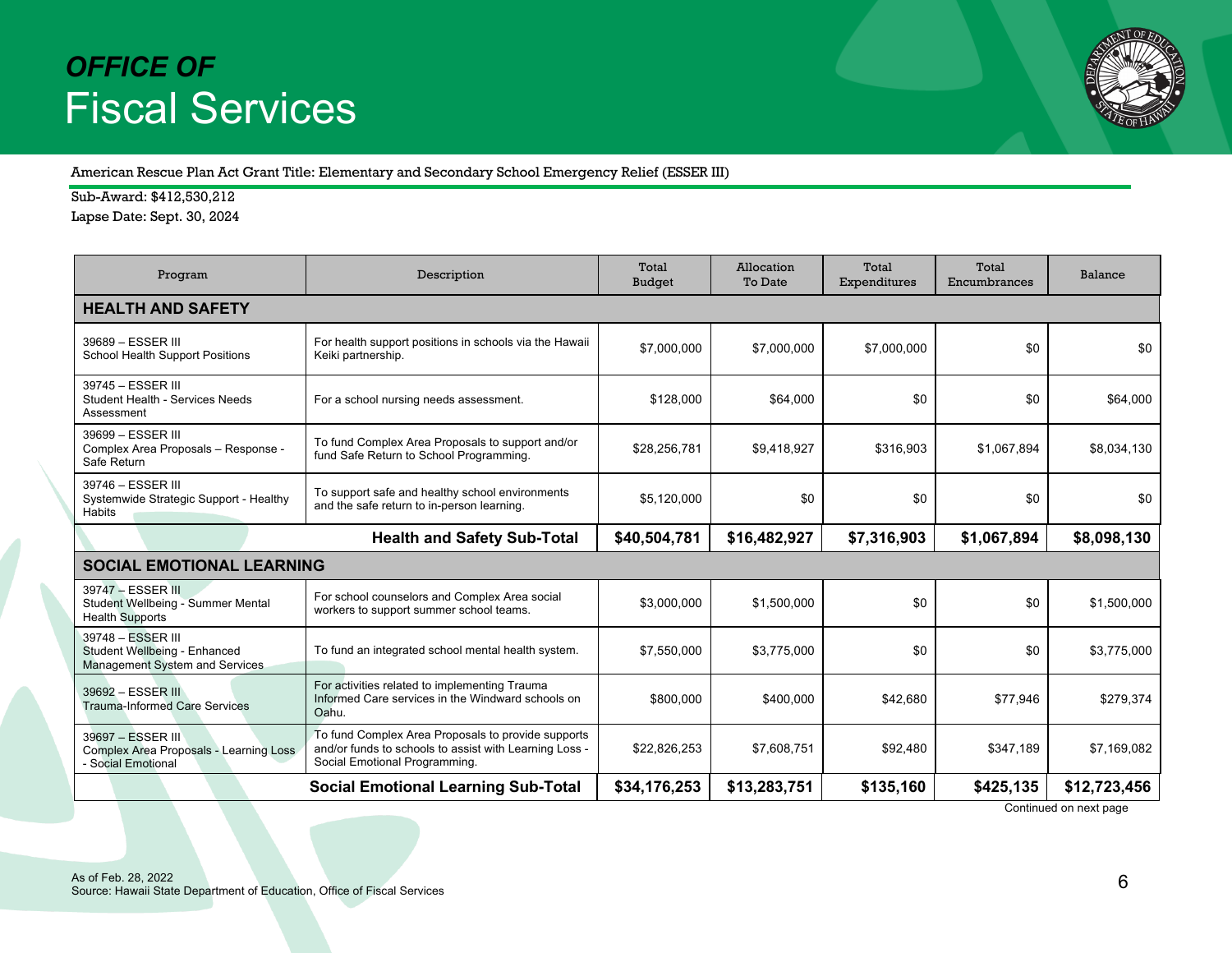

American Rescue Plan Act Grant Title: Elementary and Secondary School Emergency Relief (ESSER III)

Sub-Award: \$412,530,212 Lapse Date: Sept. 30, 2024 (continued)

| <b>ACCELERATED LEARNING</b>                                                                          |                                                                                                                                                                                           |                 |                       |                       |                       |              |  |
|------------------------------------------------------------------------------------------------------|-------------------------------------------------------------------------------------------------------------------------------------------------------------------------------------------|-----------------|-----------------------|-----------------------|-----------------------|--------------|--|
| Program                                                                                              | Description                                                                                                                                                                               | Total<br>Budget | Allocation<br>To Date | Total<br>Expenditures | Total<br>Encumbrances | Balance      |  |
| 39735 - ESSER III<br>Students With Disabilities - Supports and<br>Services                           | To fund learning loss or lack of expected progress<br>through COVID impact services for students with<br>disabilities as determined by the student's<br>Individualized Education Program. | \$3,600,000     | \$1,800,000           | \$0                   | \$0                   | \$1,800,000  |  |
| 39736 - ESSER III<br>Students With Disabilities - Statewide<br>Professional Development and Training | To fund professional learning and job-embedded<br>coaching for special education teachers to improve<br>the oral language and literacy outcomes of students<br>with disabilities.         | \$1,591,320     | \$710,400             | \$0                   | \$0                   | \$710,400    |  |
| <b>ESSER III</b><br>Summer Learning                                                                  | To fund various summer learning opportunities for<br>Summer 2022, 2023, and 2024 (1% / \$4.13m<br>Requirement).                                                                           | \$62,970,000    | \$20,990,000          | \$0                   | \$0                   | \$20,990,000 |  |
| 39687 - ESSER III<br>Rigorous Out-Of-School Time Enrichment<br>Activities                            | To fund rigorous out-of-school time enrichment<br>activities for all students in Hawaii's public and<br>charter schools (1% / \$4.13m Requirement).                                       | \$4,125,302     | \$2,062,651           | \$4,581               | \$311,478             | \$1,746,592  |  |
| 39684 - ESSER III<br><b>Reading Professional Development</b>                                         | To fund professional learning and job-embedded<br>coaching for teachers to improve the reading and<br>spelling outcomes of elementary students.                                           | \$410,602       | \$178.152             | \$0                   | \$0                   | \$178,152    |  |
| 39685 - ESSER III<br><b>Math Professional Development</b>                                            | To fund professional learning and job-embedded<br>coaching for teachers to improve the math outcomes<br>of Hawaii's public school students.                                               | \$1,600,000     | \$1,600,000           | \$0                   | \$0                   | \$1,600,000  |  |
| 39749 - ESSER III<br>Middle School Leadership Coordinator                                            | To fund a State Middle School Leadership<br>Coordinator to support and coordinate statewide<br>leadership learning opportunities.                                                         | \$356,646       | \$178,323             | \$0                   | \$0                   | \$178.323    |  |
| 39750 - ESSER III<br><b>State Online Learning Programs</b>                                           | To provide schools with a standards-based<br>instructional curriculum for K-12 needing to utilize an<br>online instructional learning program.                                            | \$2.439.340     | \$0                   | \$0                   | \$0                   | \$0          |  |
| 39740 - ESSER III<br>Distance Learning (OCID)                                                        | To fund distance learning programs for schools with<br>limited resources for SY 2021-22 through SY 2023-<br>24.                                                                           | \$9,497,992     | \$3,211,796           | \$11,645              | \$0                   | \$3,200,151  |  |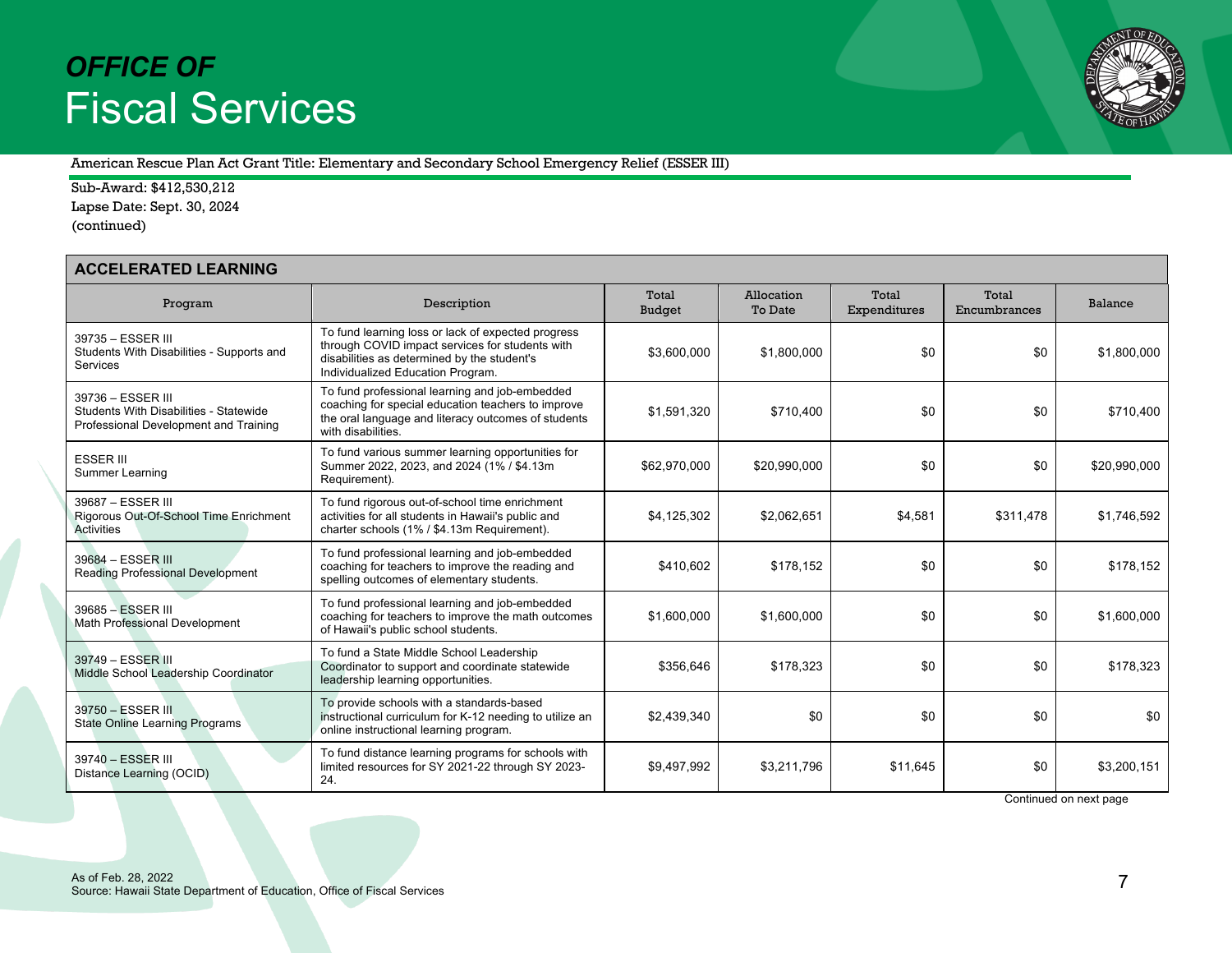

American Rescue Plan Act Grant Title: Elementary and Secondary School Emergency Relief (ESSER III)

Sub-Award: \$412,530,212 Lapse Date: Sept. 30, 2024 (continued)

### **ACCELERATED LEARNING (Continued)**

| Program                                                                                    | Description                                                                                                                             | Total<br><b>Budget</b> | Allocation<br>To Date | Total<br>Expenditures | Total<br>Encumbrances | Balance      |  |  |
|--------------------------------------------------------------------------------------------|-----------------------------------------------------------------------------------------------------------------------------------------|------------------------|-----------------------|-----------------------|-----------------------|--------------|--|--|
| 39683 - ESSER III<br>Kaiapuni Distance Learning Programs                                   | To fund the Kaiapuni distance learning program for<br>SY 2021-22 through 2023-24.                                                       | \$10,670,365           | \$3,646,479           | \$11,822              | \$0                   | \$3,634,657  |  |  |
| 39691 - ESSER III<br><b>Student Engagement Cyber Security</b><br>Equipment                 | To fund equipment purchases by Leilehua High<br>School to support facilities designed for a cyber<br>security program.                  | \$304,400              | \$304,400             | \$14,797              | \$0                   | \$289,603    |  |  |
| 39695 - ESSER III<br>Complex Area Proposals - Learning<br>Loss - Attendance                | To fund Complex Area Proposals to provide supports<br>and/or funds to schools to assist with Learning Loss -<br>Attendance Programming. | \$22,878,201           | \$7,626,067           | \$53,264              | \$116,223             | \$7,456,580  |  |  |
| 39696 - ESSER III<br>Complex Area Proposals - Learning<br>Loss - Academics                 | To fund Complex Area Proposals to provide supports<br>and/or funds to schools to assist with Learning Loss -<br>Academic Programming.   | \$71,135,895           | \$23,711,965          | \$905,836             | \$1,693,231           | \$21,112,898 |  |  |
| 39751 - ESSER III<br>Systemwide Strategic Support -<br><b>Effective Academic Practices</b> | To fund a statewide coordinated effort which will<br>focus on accelerating learning through the use of a<br>variety of methods.         | \$5,120,000            | \$0                   | \$0                   | \$0                   | \$0          |  |  |
|                                                                                            | \$196,700,063                                                                                                                           | \$66,020,233           | \$1,001,945           | \$2,120,932           | \$62,897,356          |              |  |  |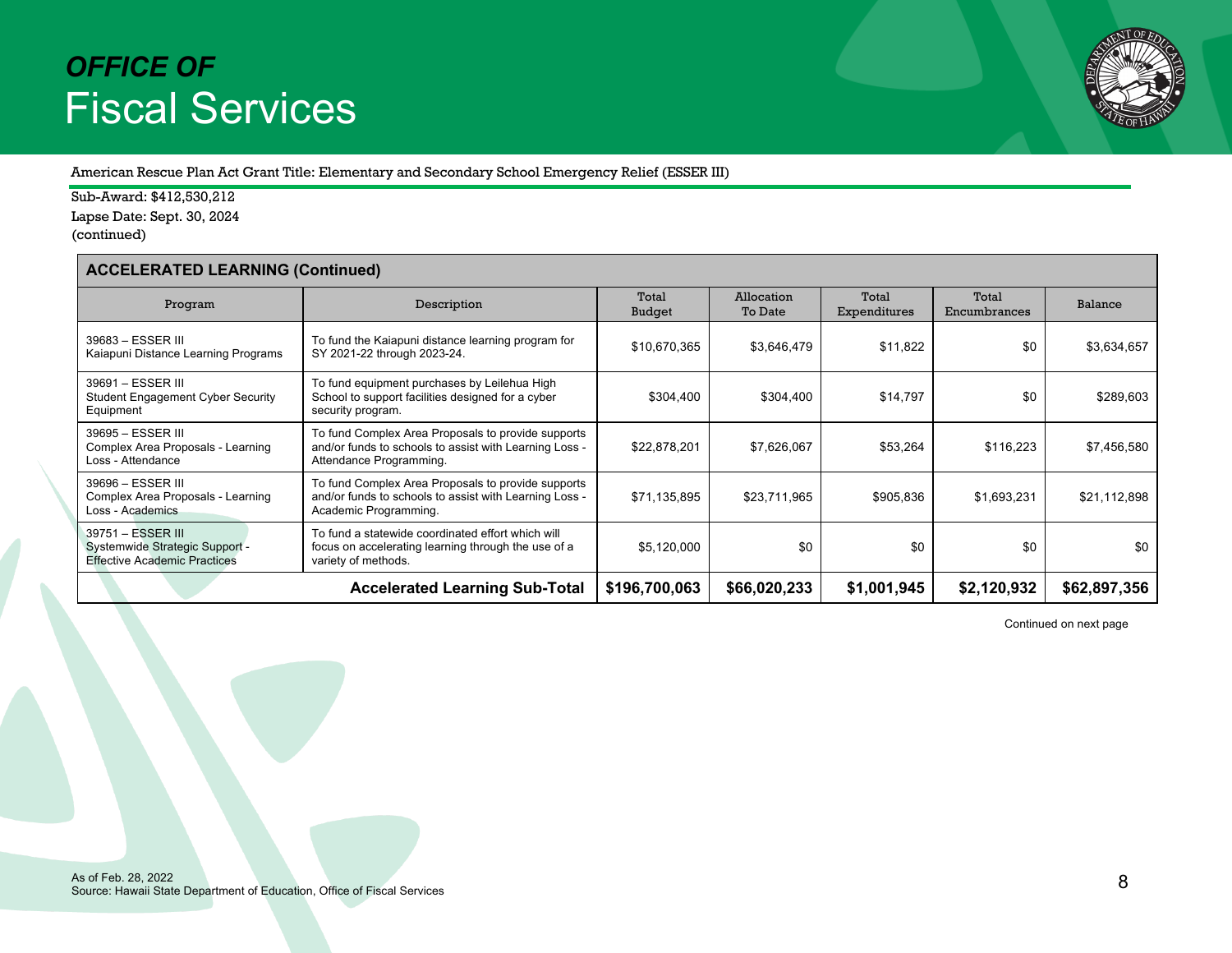

American Rescue Plan Act Grant Title: Elementary and Secondary School Emergency Relief (ESSER III)

Sub-Award: \$412,530,212 Lapse Date: Sept. 30, 2024 (continued)

### **OTHER EDUCATION STABILIZATION RESPONSES**

| Program                                                                                                  | Description                                                                                                                                                                                                                                                                                                             | Total<br>Budget | Allocation<br>To Date | Total<br>Expenditures | Total<br>Encumbrances | Balance      |  |  |
|----------------------------------------------------------------------------------------------------------|-------------------------------------------------------------------------------------------------------------------------------------------------------------------------------------------------------------------------------------------------------------------------------------------------------------------------|-----------------|-----------------------|-----------------------|-----------------------|--------------|--|--|
| 39741, 39742, 39743 - ESSER III<br>WSF, ICAA, CSA offset                                                 | To offset the portion of the \$100.2 million lump sum<br>cut imposed by the legislature attributed to the<br>WSF, Complex Area Allocation, and Community<br>School for Adults programs.                                                                                                                                 | \$24,200,000    | \$24,200,000          | \$0                   | \$0                   | \$24,200,000 |  |  |
| 99999 - ESSER III<br>Reserved                                                                            | Shortfall Placeholder for balance of \$100.2 million<br>Legislative Cut after factoring in the \$24.2 million for<br>formula funded programs that the BOE approved<br>funding for and the planned use of approximately<br>\$54 million of ESSER II funds. These funds have<br>not actually been allocated at this time. | \$21,930,580    | \$21,930,580          | \$0                   | \$0                   | \$21.930.580 |  |  |
| 39730, 39731, 39732, 39733, 39734,<br>39744 - ESSER III<br>Salary offsets                                | To fund ongoing general funded positions and<br>programs which during the 2021 Session were<br>converted by the Legislature to federal funds.<br>(EDN 100, EDN 150, EDN 200, EDN 300, EDN 400).                                                                                                                         | \$20,664,424    | \$20,664,424          | \$31,414              | \$23                  | \$20,632,987 |  |  |
| 39737, 39738, 39739 - ESSER III<br>Offset for pre-existing shortfalls to maintain<br>existing programs   | To fund Workers Compensation, licensing and<br>maintenance associated costs for schools'<br>converged network, and Aukahi FMS costs in<br>excess of available general funds.                                                                                                                                            | \$16,500,000    | \$16,500,000          | \$1,697,768           | \$1,210,000           | \$13,592,232 |  |  |
| 39693 - ESSER III<br>Offset For Private Trade, Vocational &<br><b>Technical School Licensure</b>         | To offset funding for the Private Trade, Vocational &<br>Technical School Licensure program which was<br>reduced in the 2020 Legislative session.                                                                                                                                                                       | \$24,000        | \$24.000              | \$0                   | \$0                   | \$24,000     |  |  |
| 39694 - ESSER III<br>Offset For Challenger Space Center                                                  | To offset funding for the Challenger Space Center<br>which was reduced in the 2020 Legislative session.                                                                                                                                                                                                                 | \$325.241       | \$325.241             | \$0                   | \$0                   | \$325.241    |  |  |
| 39752 - ESSER III<br><b>School Food Service Shortfall</b>                                                | To fund school food service in excess of available<br>general funds.                                                                                                                                                                                                                                                    | \$1,000,000     | \$1,000,000           | \$0                   | \$0                   | \$1.000.000  |  |  |
| 39753 - ESSER III<br>Maintain the WSF reserve for Small Rural<br><b>Schools</b>                          | To support struggling small and rural schools by<br>application for Fiscal Years 2022-23 & 23-24.                                                                                                                                                                                                                       | \$10,000,000    | \$0                   | \$0                   | \$0                   | \$0          |  |  |
| 39688 - ESSER III<br><b>Administrative Costs and Emergency</b><br>Needs (Evaluation and Fiscal Staffing) | For administrative costs associated with managing<br>and coordinating the use of funds, including fiscal,<br>data, and program oversight.                                                                                                                                                                               | \$2,062,651     | \$1,031,325           | \$22,976              | \$1,506               | \$1,006,843  |  |  |